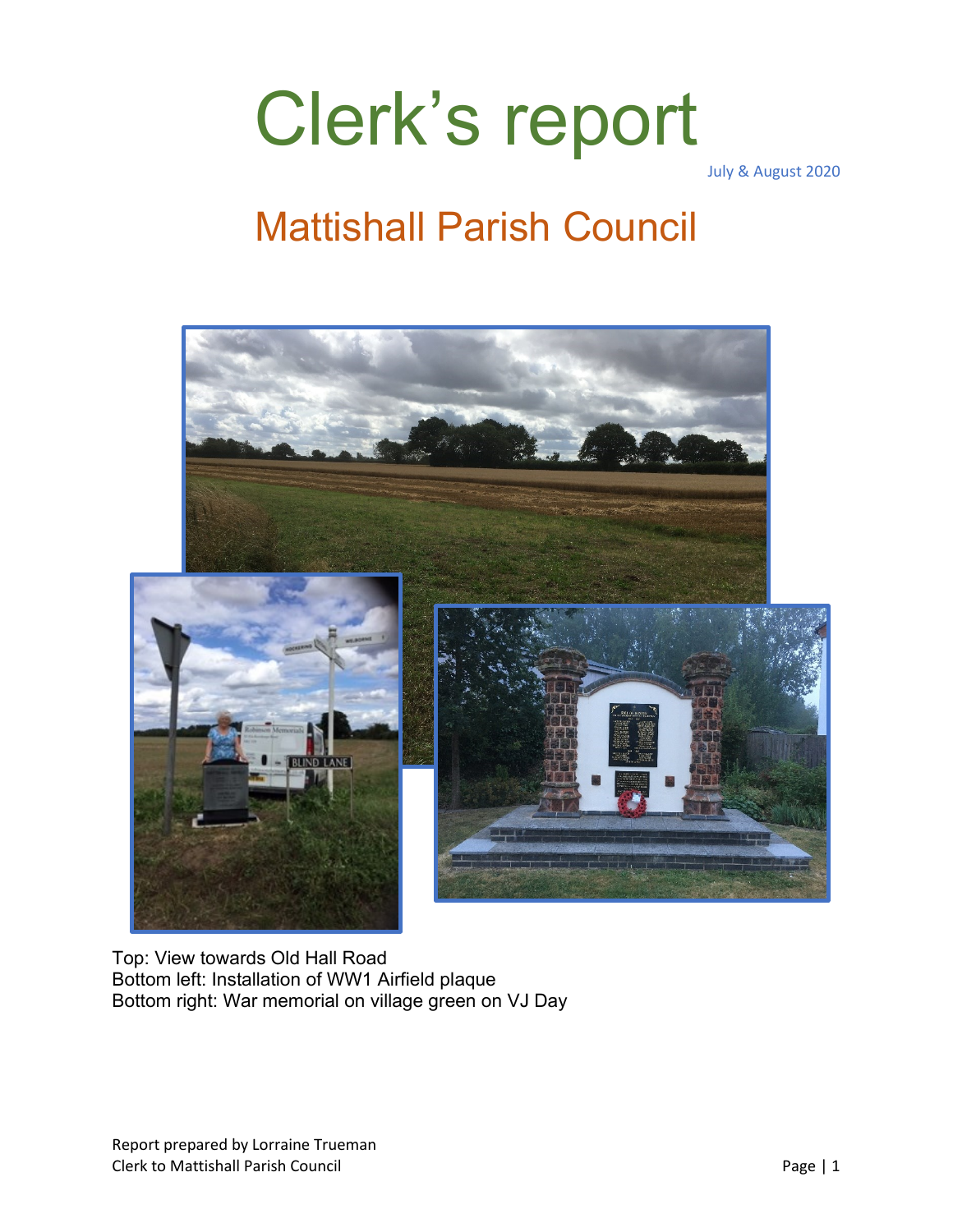# Clerk's report

July & August 2020

#### The items below relate to actions/resolutions from the 6 July meeting:

Item 11: The Council APPROVED the quote from Mansfield for the repairs to the gate at All Saints', this has now been removed and is currently being repaired.

Item 12.1: Quotes for repairs to the cemetery fencing and the seating area around the village sign are being requested now that the hedging has been cut. Quotes for the repairs to the cemetery wall are being collected and will be discussed by the council once all have been received. Highways have been contacted about the weeds growing alongside All Saints' churchyard wall and I am awaiting a response.

Item 12.2: The cemetery working group will carry out risk assessments for the village green and allotments soon.

Item 18: Highways have been contacted to see if they can support the bid for protection around All Saint's churchyard wall from the Parish Partnership Scheme

Item 20: Cllr Clarke has been added to the bank mandate with Cllrs Norton and Smith have been removed.

The items below relate to actions/resolutions from the 3 August meeting:

Item 11: The donated plaque for WW1 Mattishall airfield has been installed on the junction of Norwich Road and Blind Lane. See photo at the top of the report with Cllr **Smith** 

Items requiring explanation on the 7 September agenda

Item 6.2: Since the last Parish Council meeting on 3 August, the council have received 3 planning applications from Breckland District Council with comments being required before the next meeting of 7 September.

Item 6.4: The land south of Dereham Road is going before the planning committee at Breckland District Council. At the time of writing no date had been confirmed for this application to be considered.

Item 6.7: The government is proposing changes to planning and this could have an impact on Mattishall and the local plan.